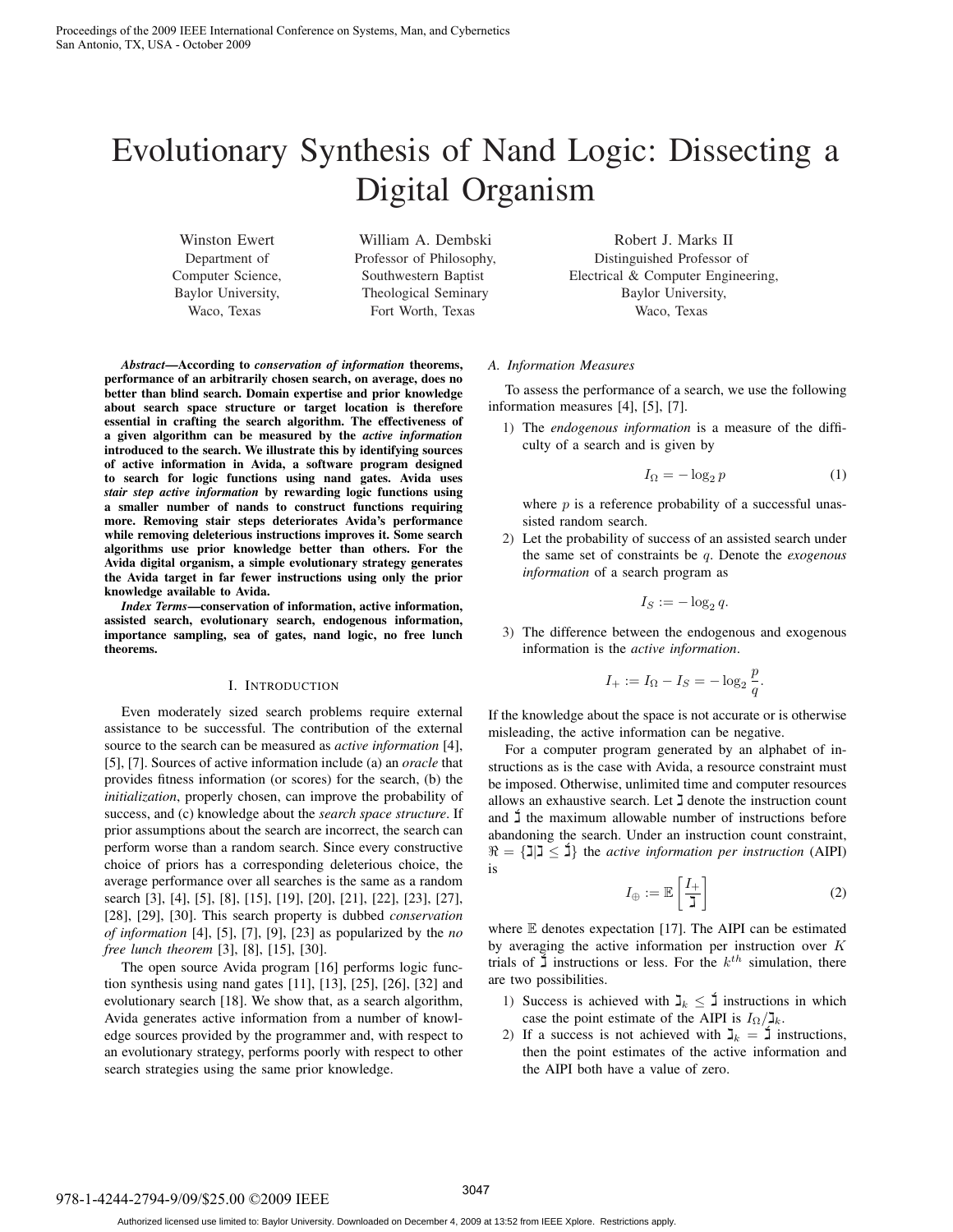Thus, with  $\varsigma_k = 1$  for a success in  $\sharp$  or fewer instructions and  $\varsigma_k = 0$  and  $\mathbf{J}_k = \mathbf{I}$  for a failure, we can estimate the AIPI as the harmonic average over  $K$  trials.

$$
I_{\oplus} \simeq \frac{1}{K} \sum_{k=1}^{K} \varsigma_k \left( \frac{I_{\Omega}}{I_k} \right)
$$
  
= 
$$
\frac{I_{\Omega}}{K} \sum_{\text{successes}} \frac{1}{I_k}.
$$
 (3)

The AIPI needs to be interpreted with the same caution as the average speed of an auto on a road trip. Instantaneous values can be significantly higher or lower than the average. We dub  $I_{\oplus}/I_{\Omega}$  the normalized AIPI, or the NAIPI.

## II. EVOLUTIONARY SEARCH USING NAND LOGIC

The information measures of many search algorithms are beyond direct analytic evaluation and require empirical analysis using, for example, Monte Carlo simulation. One is evolutionary search for synthesis of logic functions.

The nand gate is one of two logic functions from which all other logic can be synthesized [14]. The other is the nor gate. Chips containing a *sea of gates* [6], [11], [13], all nand, are therefore capable of universal logic. This property allows evolutionary development of logic functions using the nand gate as the single logic component [1], [12], [25], [26], [32].

Avida [16], illustrated in Figure 1, performs logic synthesis using only the nand gate. The motivation behind Avida is not engineering design, but is rather to [16]

"... show how complex [biological] functions can originate by random mutation and natural selection."

Avida generates an output equal to a logic combination of the inputs, X and Y. The logic operation under consideration that requires the most nand gates (five) is the XNOR. This is the ultimate goal of the search. The example of Avida in Figure 1 has performed the XNOR. The first bits X and Y are 1 and 0 and the XNOR of 1 and 0 is 0. This then is the first bit of the output string. The second bits of X and Y are both ones and the XNOR of two ones is 1. This is the second bit in the output. Continuing with subsequent bits, we say the machine in Figure 1 generates an XNOR if the bitwise XNOR's of X and Y is equal to the corresponding output bit. Since the XNOR is 1 if both input bits are the same and 0 if they are not, Avida refers to the XNOR as an EQU [16].

Avida uses a small alphabet of instructions (see Table I) to import the inputs, perform manipulation, and export the output. The instruction tape runs in a continuous loop. The number of entries can change during the search process. Each letter in the loop in Figure 1 corresponds to the lettered instructions in Table I. The highlighted instruction (q) IO, for example, outputs the target register, checks to see if any logic function in Table II has been performed, and reads the next input into the target register. Each of the registers in the Avida contains 32 bits although, as we will see, the number of bits in each register does not significantly impact the search. The inputs X and Y are assigned randomly, are read only, and forever remain fixed. There are read-write scratch pad registers in the organism, AX,



Fig. 1. The digital organism used by Avida, similar to that shown in the original Avida paper [16]. Generating a program from a fixed alphabet of 26 instructions (see Table I ) to perform a specified function like XNOR (EQU) is similar to generating a specified word or phrase from the English alphabet somewhere within an alphabet of characters. The Avida simulation actually make use of three inputs,  $X$ ,  $Y$  and  $Z$ , in a circular queue. Whenever an input is read by the program, it is removed from the queue and then placed at the back of the queue. As a result, three consecutive reads will read in three different inputs, whereas the fourth will read the first input in again. This property was not addressed in the original paper.

BX, and CX, on which to perform the operations. There is also a stack that can pop a stored 32 bit word into AX, BX and CX. An element from AX, BX and CX can likewise be pushed onto the top of the stack. The goal is to choose instructions from Table I so that the output, written by operation (q) IO, is the bitwise XNOR of the input registers X and Y. For most generations of the evolutionary search, Avida uses 3600 of the digital organisms in Figure 1.

# *A. Problem Difficulty*

Like choosing letters from the alphabet to form a sequence of words that will pass a spell check, the goal of Avida is to search for a sequence of instructions that has meaning with respect to the logic functions in Table II. The question is how difficult is it to generate the logic functions in Table II using the  $N = 26$  instructions in Table I in a sequence of instructions?

*1) Instruction Count:* We want to evaluate the relative performance between Avida and competing algorithms. The most straightforward measure of computational cost is measurement of the actual CPU time of the process. CPU time, however, can differ considerably on different hardware. Other external factors, such as user interaction with the system, may also result in a non-accurate measure of the computational cost.

Another measure of the cost in search algorithms is a query count. In Avida, however, the computational demands of a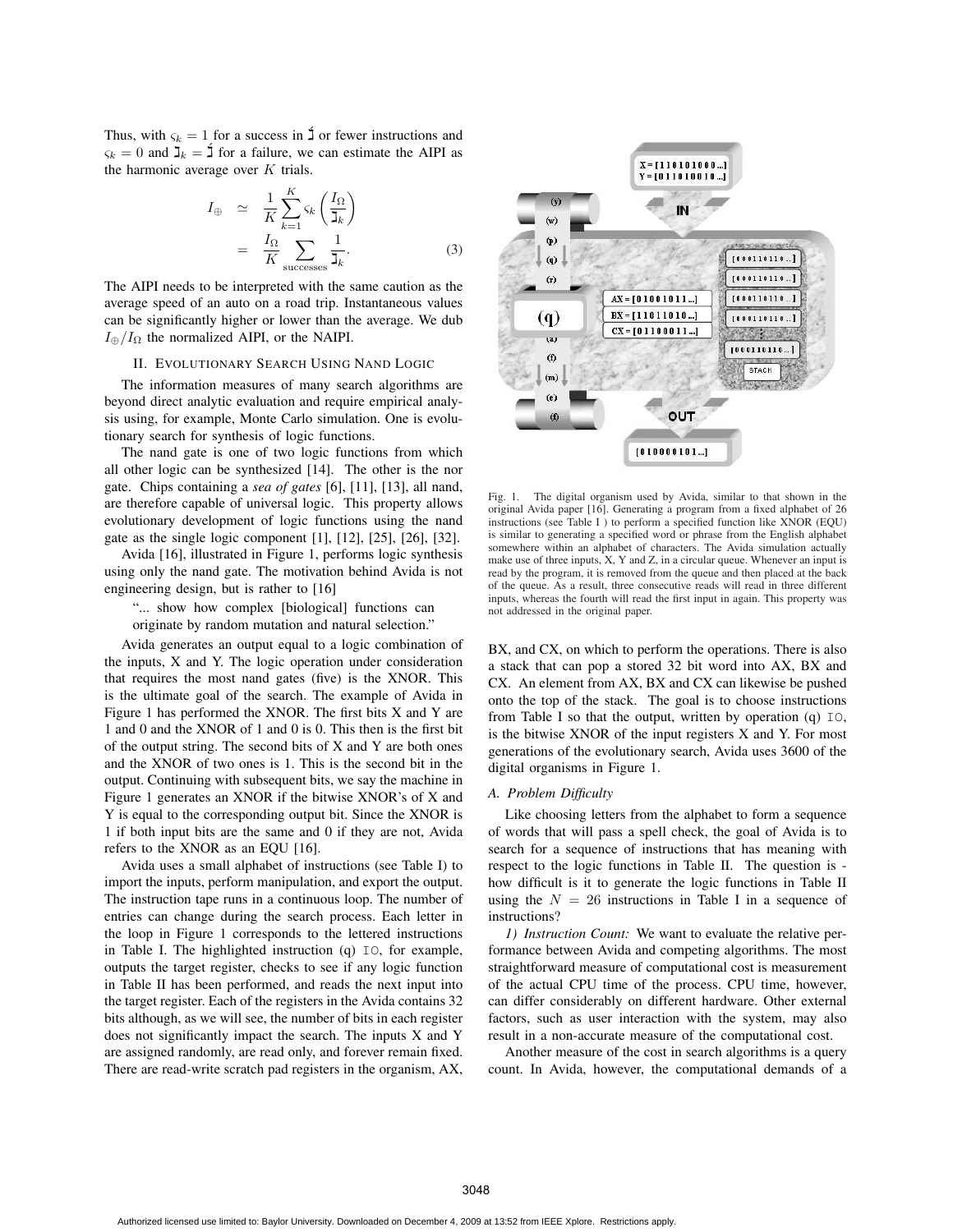#### TABLE I

 $N = 26$  INSTRUCTIONS FOR PERFORMING THE LOGIC FUNCTIONS IN TABLE II. THE DEFAULT TARGET REGISTER IS BX.

| #   | <b>Operation</b> | <b>Description</b>                              |
|-----|------------------|-------------------------------------------------|
| (a) | nop-A            | No-Operation. May modify the operation of       |
|     |                  | the instruction before it.                      |
| (b) | nop-B            | No-Operation. May modify the operation of       |
|     |                  | the instruction before it.                      |
| (c) | $nop-C$          | No-Operation. May modify the operation of       |
|     |                  | the instruction before it.                      |
| (d) | if-n-equal       | Compares two values, skips the next instruc-    |
|     |                  | tion if they are equal.                         |
| (e) | if-less          | Compares two values, skips the next instruc-    |
|     |                  |                                                 |
|     |                  | tion if the first is less.                      |
| (f) | push             | Puts a copy of the value in the target register |
|     |                  | onto the top of the stack.                      |
| (g) | pop              | Removes a value from the top of the stack       |
|     |                  | and places it into the target register.         |
| (h) | swap-stk         | Switches the stack between two available        |
|     |                  | stacks                                          |
| (i) | swap             | Swaps the value of the target register with     |
|     |                  | the next register                               |
| (i) | shift-r          | Shift the bits of the value in the target       |
|     |                  | register to the right. This is the same as      |
|     |                  | dividing by two and rounding down.              |
| (k) | shift-l          | Shift the bits of the value in the target       |
|     |                  | register to the left. This is the same as       |
|     |                  | multiplying by two.                             |
| (1) | inc              | Increments the value in the target register     |
|     |                  | by one.                                         |
| (m) | dec              | Decrements the value in the target register     |
|     |                  | by one.                                         |
| (n) | add              | Adds the values of the BX and CX register,      |
|     |                  | placing the result in the target register.      |
| (0) | sub              | Subtract the value of CX from BX, placing       |
|     |                  | the result in the target register.              |
| (p) | nand             | Bitwise-nands the values of BX and CX           |
|     |                  | together, placing the result in the target      |
|     |                  | register.                                       |
| (q) | IO               | Outputs the target register, checking if for    |
|     |                  | any tasks completed. Reads the next input       |
|     |                  | into the target register.                       |
| (r) | h-alloc          | Allocates additional memory to be used for      |
|     |                  | a daughter organism.                            |
| (s) | h-divide         | Splits the daughter and the parent into seper-  |
|     |                  | ate organisms.                                  |
| (t) | h-copy           | Copies a single instruction from the read       |
|     |                  | head to the write head                          |
| (u) | h-search         | Searches the genome for a pattern of nops,      |
|     |                  | moving the flow-head to their location.         |
| (v) | mov-head         | Moves one of the other heads to the flow-       |
|     |                  | head.                                           |
| (w) | jmp-head         | Causes one of the heads the jump forward        |
|     |                  | by the value in the CX register.                |
| (x) | get-head         | Copies the position of one of the heads into    |
|     |                  | the CX register.                                |
| (y) | if-label         | Checks to see whether a certain pattern of      |
|     |                  | nops has just been copied. If they have not,    |
|     |                  | skips an instruction.                           |
| (z) | set-flow         | Sets the position of the flow head to the       |
|     |                  | value in target register.                       |

## TABLE II

NAND LOGIC ILLUSTRATED IN FIGURES 2 THROUGH 4. THE "&" DENOTES A LOGIC AND, THE "+" IS AN OR AND THE OVERLINE DENOTES COMPLEMENT. IN THE THREE "EITHER-OR" FUNCTIONS, A SUCCESS IS CLAIMED IF EITHER ONE OF THE TWO FUNCTIONS IS PERFORMED. THE NUMBER IN THE "NANDS" COLUMN IS THE LOG<sup>2</sup> OF THE "SCORE" COLUMN.

| Logic       | <b>OUT</b>                                                          | <b>NANDS</b>                | <b>Score</b>   |
|-------------|---------------------------------------------------------------------|-----------------------------|----------------|
| <b>NOT</b>  | either $\overline{X}$ or $\overline{Y}$                             |                             | $\mathfrak{D}$ |
| <b>NAND</b> | X&Y                                                                 |                             | 2              |
| <b>AND</b>  | X&Y                                                                 | $\mathcal{D}_{\mathcal{L}}$ |                |
| OR N        | either $X+\overline{Y}$ or $\overline{X}+Y$                         | 2                           |                |
| OR.         | $X+Y$                                                               | 3                           | 8              |
| AND N       | either $X&\overline{Y}$ or $\overline{X}&Y$                         | 3                           | 8              |
| <b>NOR</b>  | $X + Y$                                                             |                             | 16             |
| <b>XOR</b>  | $X \oplus Y = (X \& Y) + (X \& Y)$                                  |                             | 16             |
| EOU         | $\overline{X \oplus Y} = (X \& Y) + (\overline{X} \& \overline{Y})$ |                             | 32             |

# query can vary widely.

A reasonable accounting metric for Avida is an instruction count. We define an instruction as the execution of any one of the entries in Table I.

*2) A Single Avida Organism:* Avida's performance can be evaluated using Monte Carlo simulation. Here are some useful definitions.

- *A program* is a list of 100 instructions. 85 are chosen randomly and 15 are specified.<sup>1</sup> The number of instructions in an executed program varies. The same instruction, for example, can be executed more than once.
- *A query* is a sequence of programs executed until either an EQU is found, or until

$$
\mathbf{\dot{I}} = 10.8 \text{ billion instructions} \tag{4}
$$

are used. This number is roughly the number of instructions used by the Avida default.<sup>2</sup>

- A program or query is *diminished* if instructions (v) mov-head and (w) jmp-head in Table I are not used. They nearly always cause the failure of an EQU calculation.3 A program or query including all of the instructions, including (v) mov-head and (w) jmp-head, is dubbed *full*.
- Let  $D$  denote *diminished* and  $F$  *full*.  $P_D$  and  $P_F$  denote diminished and full programs while  $Q_D$  and  $Q_F$  correspond to diminished and full queries. An S will denote success in finding an EQU, so  $P_{S|F}$  and  $Q_{S|F}$  denote successful full programs and queries, while  $P_{S|D}$  and  $Q_{S|D}$  are the diminished equivalents.

<sup>1</sup>These 15 instructions, native to the Avida digital organism, allow the process of replication in the evolutionary search.

 $2\text{ m} = 100,000$  updates  $\times$  3600 programs  $\times$  300 instructions (on average) per program per update [16].

3The instructions (v) mov-head and (w) jmp-head both manipulate various heads in the Avida CPU. There are three heads which can be manipulated by these instruction, the read-head, write-head, or the instruction pointer. The read and write heads are setup for the copying process at the beginning of an Avida program. If they are moved, the replication process will not work correctly. If the instruction pointer is changed the Avida program will jump to a different position in its program, in all probability causing it to loop in a particular portion of its program never reaching the copy loop.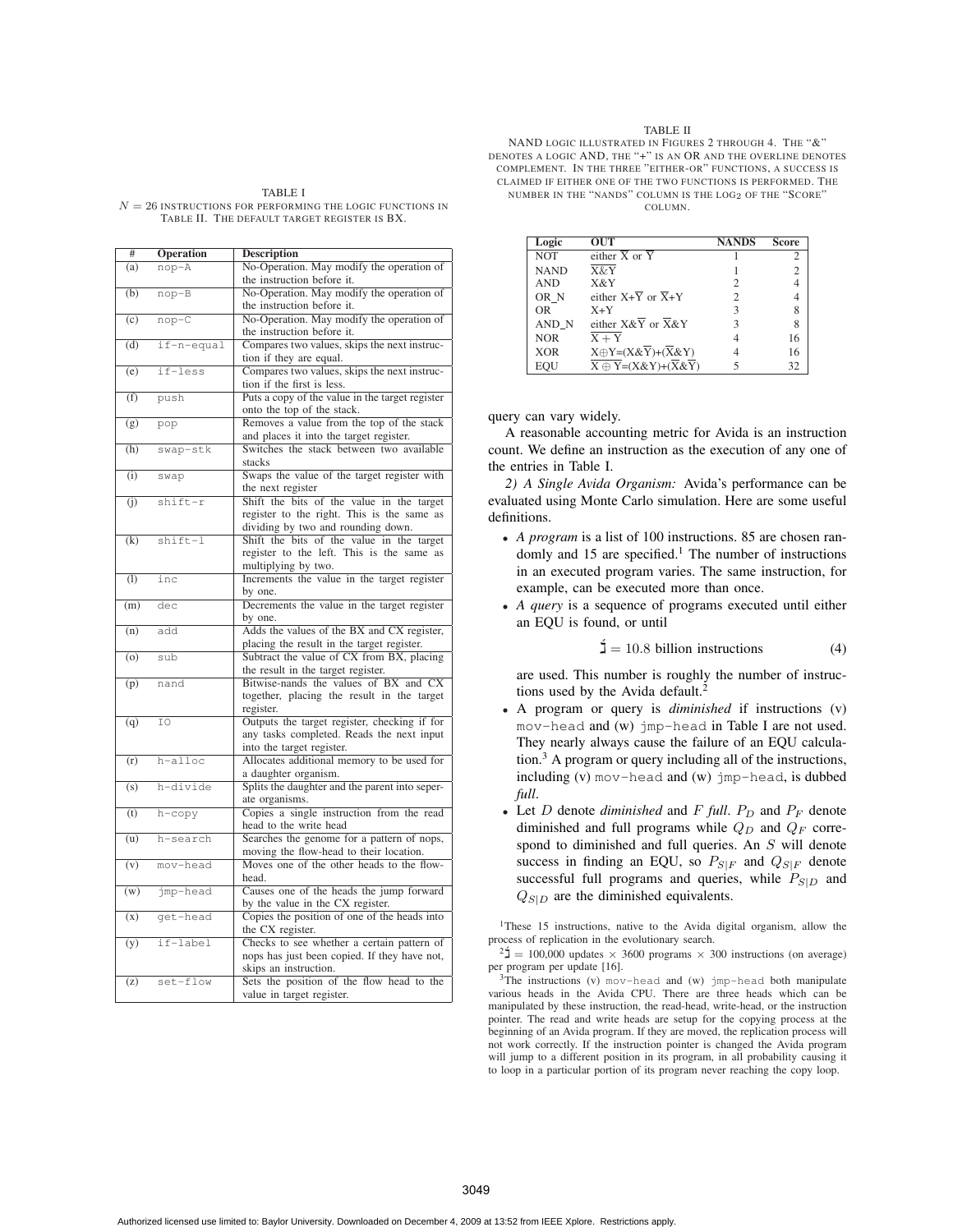*3) An Estimate of the Endogenous Information of a Full Program:* A total of  $|Q_D| = 1420$  diminished queries were performed and a total of  $|S| = 21$  EQU's resulted. The average number of instructions per diminished program,  $P_D$ , was

$$
\mathbb{E}[\mathbf{J} \text{ per } P_D] \simeq 637.9 \text{ instructions} \tag{5}
$$

so the total number of diminished programs simulated is

$$
|P_D| = \frac{\mathsf{1}|Q_D|}{E[\mathsf{1} \text{ per } P_D]} \simeq 2.40 \times 10^{10}
$$

A separate run of full programs $4$  gave

$$
\mathbb{E}[\mathbf{J} \text{ per } P_F] \simeq 1972 \text{ instructions.}
$$
 (6)

The maximum number of instructions allowed by Avida was

2000.<br>Of the  $N_F = 26^{85} = 1.87 \times 10^{120}$  possible full programs, Of the  $N_F = 26^{85} = 1.87 \times 10^{120}$  possible full programs,<br>re are over 10<sup>108</sup> that compute an EQU. To show this there are over  $10^{108}$  that compute an EQU. To show this,<br>consider first the number of diminished programs  $N_{\text{D}}$ consider first the number of diminished programs.  $N_D = 24^{85} - 2.08 \times 10^{117}$  The probability a diminished program  $24^{85} = 2.08 \times 10^{117}$ . The probability a diminished program will compute an EQU is about  $Pr[EQU|P_D] \simeq |S|/|P_D| = 8.73.5 \times 10^{-10}$ . The number of diminished programs capable  $8.73.5 \times 10^{-10}$ . The number of diminished programs capable<br>of computing EQU is therefore  $|P_{\text{CUS}}| = N_{\text{D}} \times Pr[$ EQU $|P_{\text{D}}| \sim$ of computing EQU is therefore  $|P_{S|D}| = N_D \times Pr[EQU|P_D] \simeq 1.82 \times 10^{108}$  If we assume all programs containing (v)  $1.82 \times 10^{108}$ . If we assume all programs containing (v)<br>mov-bead or (w) imp-bead will fail this is also the number mov-head or (w) jmp-head will fail, this is also the number of full programs that will compute EQU, *i.e.*  $|P_{S|F}| \simeq |P_{S|D}|$ . The probability of choosing a successful program randomly from the set of full programs is thus

$$
p = \Pr[P_{S|F}] \simeq \frac{|P_{S|D}|}{N_F} = 9.69 \times 10^{-13}.
$$
 (7)

 $N_F$ <br>The endogenous information of the difficulty of generating an EQU with 85 randomly selected instructions from Table I follows from (1) as

# $I_{\Omega} \simeq 40$  bits

*4) Algorithm* Q*, Repeated Diminished Programs:* Running a program a repeated number of times generates more information than a single run [5]. For the  $|Q_D| = 1420$  diminished query simulations each to a maximum of  $\overline{J}$  instructions each, the NAIPI, calculated using (3), was

$$
I_{\oplus}/I_{\Omega} \simeq 5.78 \times 10^{-12} \tag{8}
$$

This is the (small) NAIPI obtained from (a) repeated queries and (b) using only diminished programs.

*5) Stair Step Active Information in the NAND Search:* Knowledge that higher level nand logic can be built on lower level nand logic can be used to introduce *stair step active information* into the search for the EQU. Stair step active information, discussed in detail elsewhere [5], is an important source of active information in Avida.

Examples of synthesizing the nine logic functions in Table II using only nand gates is well known and is illustrated in minimal form<sup>5</sup> in Figures 2 through 4. They are included

410,272,633 full programs

<sup>5</sup>Figures 2 through 4 show configurations using the fewest possible number of nand gates. Other configurations are possible.

here to show that the logic can build on itself. For example, Figure 2 logic function #3 shows the AND as simply a cascade connection of the NOT circuit #1 and the NAND function in #2. Higher up the list, the #9 XNOR (EQU) in Figure 4 is a simple cascade connection of the #8 XOR circuit with the #2 NAND. The #8 XOR, in turn, can be synthesized using other lower numbered logic circuits. Not all of the steps need be directly useful to the subsequent target.

In the nand gate synthesis, logic functions with fewer gates are rewarded as possible steps towards achieving the ultimate EQU target at the top of the stairs. The rewarding in Avida is done using the Score column in Table II. The  $log_2$  of the Score is equal to the minimum number of gates required to perform the logic function. If two or more logic functions are generated by a digital organism, the fitness of the organism is the product of the scores. Each logic function is counted only once in this tally. For example, if an organism generates three separate cases of the NOT function, the fitness rule only counts them as one occurrence.



Fig. 2. Minimal NAND logic. Logic function is synthesized using the minimum possible number of NAND gates. Continued in Figure 3.

For all of the subsequent simulations, a resource bound of  $\hat{\mathbf{I}}$  in (4) is imposed.

1) *Performance of Avida.* Using 3600 digital organisms of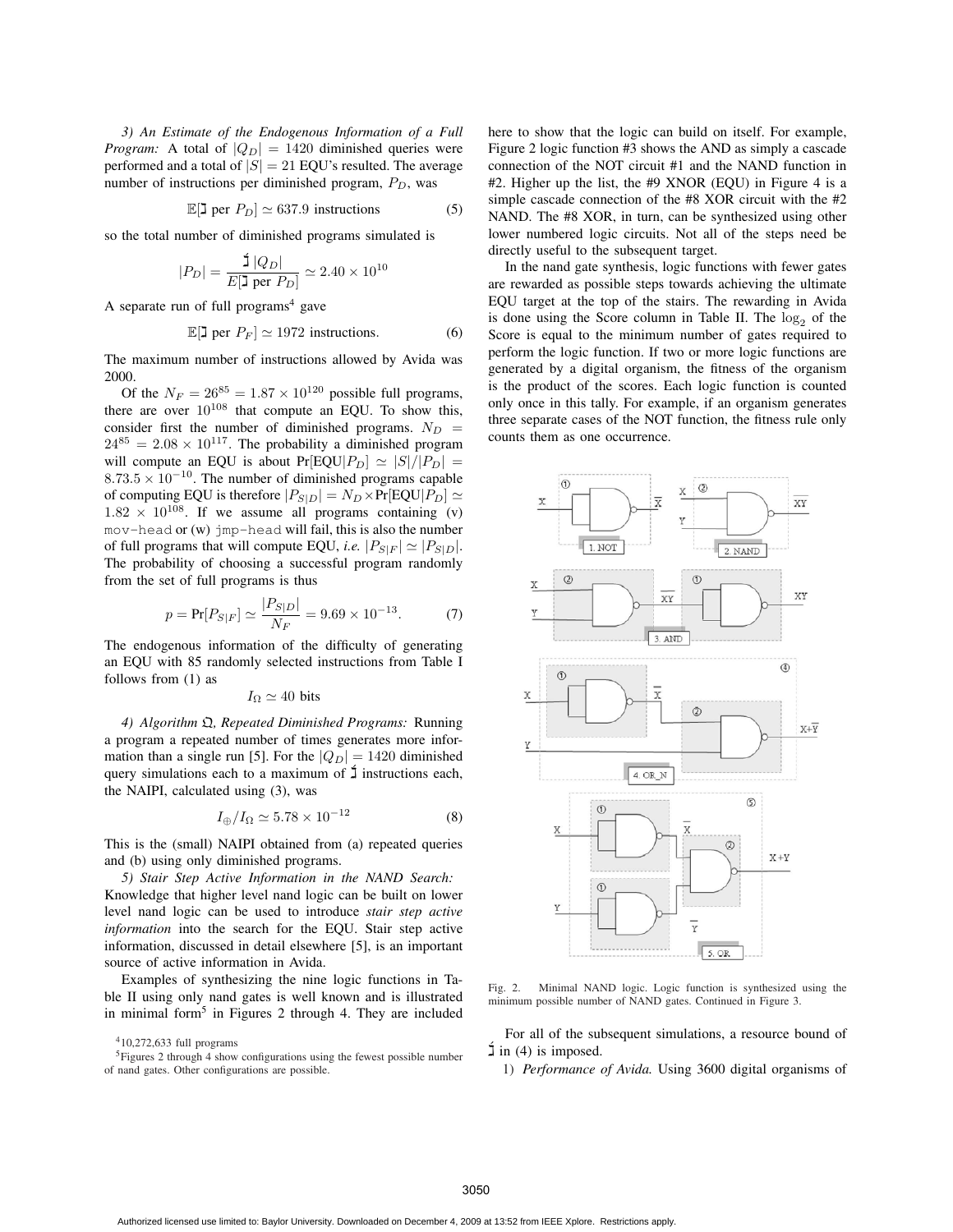

Fig. 3. NAND logic. Continued from Figure 2.



Fig. 4. NAND logic for the XNOR operation. Continued from Figure 3.

the type shown in Figure 1, Avida weighs the fitness of an organism from the Score given in Table II. A detailed description of other operations used in Avida, including mutation rates and replication properties, are available elsewhere [16].

- *Algorithm*  $A_1$ . Results using Avida's default values, including all of the stair steps in Table II and all  $N = 26$  instructions in Table II, are shown in the first row of Table III. Most of the trials resulted in a success. The NAIPI for  $A_1$  is  $I_{\oplus}/I_{\Omega} = 1.9 \times$ 10<sup>−</sup><sup>9</sup>. This value is due, in part, to active information introduced by the stair steps.
- $Algorithm A<sub>2</sub>$ . As is shown in the second line

#### TABLE III

THE EFFECTS OF REMOVING STAIR STEPS FROM AVIDA (A)AND THE RATCHETED EVOLUTIONARY STRATEGY SEARCHES  $(\mathcal{R})$  for the EQU. THE ESTIMATE OF NAIPI IS COMPUTED USING (3). THE COMPARATIVE NUMBERS FOR REPEATED RUNNING OF RANDOMLY GENERATED DIMINISHED AVIDA PROGRAMS, AS DESCRIBED IN SECTION II-A4, IS IN THE LAST ROW. ALL SIMULATIONS, EXCEPT  $\mathfrak{Q}$ , HAVE 353 RUNS. THE RUN COUNT FOR  $\mathfrak Q$  is 1420 queries. The values in the  $I_{\oplus}/I_{\Omega}$  column SHOULD BE MULTIPLIED BY  $10^{-9}$ 

| Model           | <b>Steps Removed</b>     | <b>Successes</b> | $I_{\oplus}/I_{\Omega}$ |
|-----------------|--------------------------|------------------|-------------------------|
| $\mathcal{A}_1$ | None (All Steps Enabled) | 346              | 1.90                    |
| $\mathcal{A}_2$ | <b>XOR/NOR</b>           | 319              | 1.37                    |
| $\mathcal{A}_3$ | XOR/NOR/OR/AND N         | 227              | 0.62                    |
| $\mathcal{A}_4$ | XOR/NOR/AND/OR N         | 222              | 0.52                    |
| $\mathcal{R}_1$ | None (All Steps Enabled) | 353              | 25.30                   |
| $\mathcal{R}_2$ | <b>XOR/NOR</b>           | 353              | 16.26                   |
| $\mathcal{R}_3$ | XOR/NOR/OR/AND N         | 353              | 6.72                    |
| $\mathcal{R}_4$ | XOR/NOR/AND/OR N         | 353              | 8.05                    |
| Ω               | None (Random)            | 21               | $5.78 \times 10^{-3}$   |

in Table III, the NAIPI is reduced by excluding the XOR and NOR steps. Removing these steps therefore makes the search more difficult.6

- Algorithms  $A_3$  and  $A_4$ . Taking away additional stair steps worsens the performance even more. In  $A_3$ , the additional functions of OR and AND\_N are removed resulting in an NAIPI of less than half when compared to using all of the stair steps. If, instead, AND and OR N are removed, the NAIPI reduction is over two thirds. These stair steps therefore contribute significantly to the active information of the search.
- 2) *Performance of a ratcheted evolutionary strategy.* Available knowledge for a given search problem can be used with varying efficiency to produce active information. The stair step knowledge available to Avida is a rich source of active information and, in terms of efficient search, is used poorly by Avida in the search for EQU. We consider an alternate ratchet search strategy using only a single digital organism. A generation in the search consists of replacing an instruction in the loop by a randomly chosen instruction. If the fitness of the organism does not decrease, we keep the mutation and repeat the iteration. If the fitness does increase, the mutation is discarded and the process repeated. Different versions of this procedure are shown in Table III and are labeled  $\mathcal{R}_1$ through  $\mathcal{R}_4$ . Each uses the same stair steps as algorithms  $A_1$  through  $A_4$ . The same instruction bound and trial number are used in the ratchet simulations.  $\mathcal{R}_1$  uses the same resources as  $A_1$  and increases the NAIPI over an order of magnitude. The NAIPI for  $\mathcal{R}_2$  through  $\mathcal{R}_4$ are likewise bettered significantly with respect to their corresponding Avida implementations in  $A_2$  through  $A_4$ . As was the case with the Avida program, removing steps in the ratchet approach decreases algorithm performance as measured by active information.

Will Avida work without the stair step active information

<sup>6</sup>There are searches where removing steps can actually improve performance [4].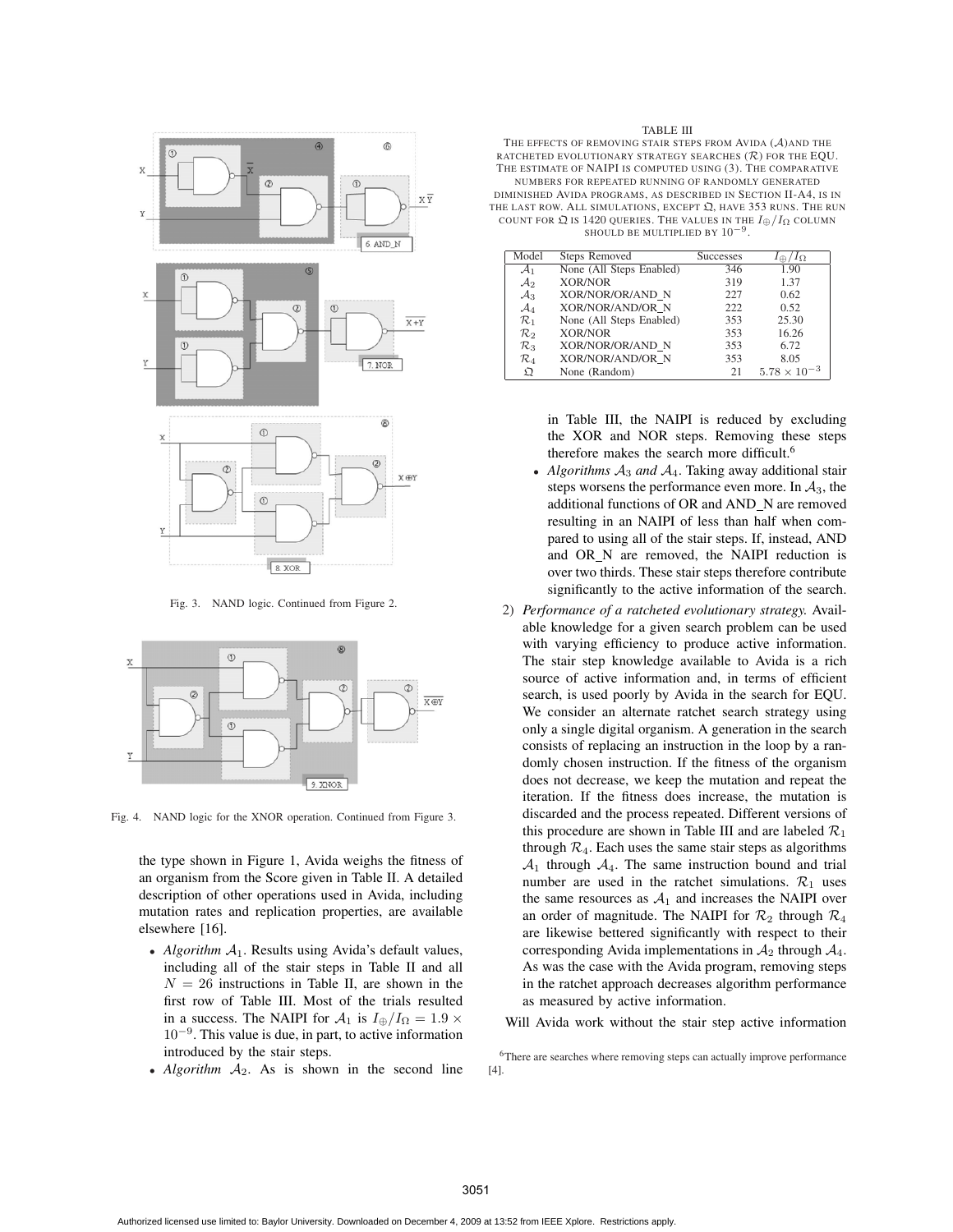#### TABLE IV

EFFECTS OF INSTRUCTION REMOVAL ON AVIDA (A) AND THE RATCHETED EVOLUTIONARY STRATEGY SEARCHES  $(R)$  for EQU. The letters in THE INSTRUCTIONS COLUMN CORRESPOND TO THE LETTER LABELING OF THE INSTRUCTIONS IN TABLE I. THE ENTRIES FOR  $A_1$  and  $R_1$  in TABLE III ARE REPEATED HERE FOR EASE OF COMPARISON. RATCHET ALGORITHMS  $\mathcal{R}_5$  and  $\mathcal{R}_6$  used the same instructions as  $\mathcal{A}_5$  and  $\mathcal{A}_6$ . ALL SIMULATIONS HAVE 353 RUNS. THE VALUES IN THE  $I_{\oplus}/I_{\Omega}$ COLUMN SHOULD BE MULTIPLIED BY  $10^{{\rm -}9}$ 

| Model             | Instructions               | <b>Successes</b> | $I_{\Omega}$ |
|-------------------|----------------------------|------------------|--------------|
| $\mathcal{A}_1$   | abcdefghijklmnopqrstuvwxyz | 346              | 1.90         |
| $\mathcal{A}_5$   | abc--fghi--lmnopqrstuv--y- | 353              | 5.16         |
| $\mathcal{A}_6$   | abc--fq-i------pqrstuv--y- | 353              | 10.00        |
| $\mathcal{R}_1$   | abcdefghijklmnopqrstuvwxyz | 353              | 25.30        |
| $\mathcal{R}_5$   | abc--fqhi--lmnopqrstuv--y- | 353              | 197.76       |
| $\mathcal{R}_{6}$ | abc--fq-i------pqrstuv--y- | 353              | 593.80       |

being hard wired into the process? The Avida paper reports that, in all case studies using stair step active information [16],

"... at least one population evolved EQU."

What happens when no stair step active information is applied?

"At the other extreme, 50 populations evolved in an environment where only EQU was rewarded, and no simpler function yielded energy. We expected that EQU would evolve much less often because selection would not preserve the simpler functions that provide foundations to build more complex features. Indeed, none of these populations evolved EQU, a highly significant difference from the fraction that did so in the reward-all environment." [16]

Therefore, hard wired stair step active information is essential in order for Avida to produce results in reasonable time. We were able to do so in Section II-A2 only because the instruction set was diminished and the query count far exceeded the effort reported in the Avida paper [16].

*6) Instruction Selection Active Information in the NAND Search:* Some of the instructions in Table I are essential to do any of the logic functions in Table II. Performing any logic function without the (p) nand instruction, for example, would be difficult. Conversely, there are instructions in Table I that make little or no contributions to the goals of Avida. The instructions (j) shift-r, (k) shift-l, (l) inc, (m) dec (n) add, and (o) sub, for example, are typically deleterious to the performance of a logic operation.

The effects of removing various sets of instructions in Avida and the ratcheted evolutionary strategy searches are shown in Table IV. For both Avida and the ratchet search, removal of deleterious or otherwise nonessential instructions increases the active information significantly. Using only 14 of the 26 instructions in  $\mathcal{R}_6$  increases the NAIPI with respect to the vanilla Avida in  $A_1$  by a factor of over 300.

*7) Initialization Active Information in the NAND Search:* Another potential source of active information in search algorithms is initialization. If a search can be initialized in some sense closer to a solution, then we might expect faster convergence. Like any source of active information, the prior knowledge must be right. If we place the initialization farther

#### TABLE V

EFFECTS OF DIFFERENT INITIALIZATIONS ON THE AVIDA (A) FOR EQU. THE DOA DESIGNATION INDICATES THAT NEARLY ALL ORGANISMS DIED BEFORE PRODUCING ANY OFFSPRING. IN  $A_9$ , deaths were caused LARGELY BY INSTRUCTIONS (V) mov-head AND (W) jmp-head. THESE ENTRIES WERE REMOVED IN  $A_{11}$  and successes were achieved. A RANDOM SELECTION OF nop-A, nop-B, nop-C IN ALGORITHM  $\mathcal{A}_{10}$ ALSO RESULTED IN A DOA SCENARIO. [THE REASON IS AS FOLLOWS. AS PART OF THE REPLICATION LOOP, AVIDA SEARCHES FOR PATTERNS OF nop'S. IN PARTICULAR THE END OF THE AVIDA PROGRAM IS MARKED BY nop-A, nop-B. IF THAT PATTERN APPEARS ANYWHERE ELSE IN THE PROGRAM IT WILL BE DETECTED AS THE END OF THE PROGRAM THUS CAUSING THE REPLICATOR TO FAIL. WITH 85 RANDOMLY CHOSEN nop'S, THAT PATTERN IS ALMOST CERTAIN TO APPEAR.] THE ENTRY FOR  $\mathcal{A}_1$ FROM TABLE III IS REPEATED HERE FOR EASE OF COMPARISON. ALL SIMULATIONS HAVE 353 RUNS. THE VALUES IN THE  $I_\oplus/I_\Omega$  COLUMN SHOULD BE MULTIPLIED BY  $10^{-9}$ 

| Model              | Initialization           | Successes  | $I_{\Omega}$<br>₩ |
|--------------------|--------------------------|------------|-------------------|
| $\mathcal{A}_1$    | $nop-C$                  | 346        | 1.90              |
| $\mathcal{A}_7$    | $nop-B$                  | 318        | 0.81              |
| $\mathcal{A}_{8}$  | nop-A                    | 324        | 0.85              |
| $\mathcal{A}_9$    | Random                   | <b>DOA</b> | <b>DOA</b>        |
| $\mathcal{A}_{10}$ | Random-nops              | <b>DOA</b> | <b>DOA</b>        |
| $\mathcal{A}_{11}$ | Random $w/o$ (u) and (v) | 274        | 0.84              |

from a solution, for example, convergence can take much longer.

In Avida, the instruction  $(c)$  nop- $C$  plays an important role. The BX register is used as a default register and is used unless changed by a (a) nop-A or or  $(c)$  nop-C instruction. In the default operation of nand, for example, the nand operation of registers BX and CX is performed and deposited in register BX. Storing intermediate values of Avida's computation in register CX is therefore mandatory in computing the nand and can only be done using the (c) nop-C instruction. Apparently aware of this requirement, the designer of Avida set the initial value of all instructions not dedicated to organism replication to nop-C. The performance of Avida with this initialization is superior to initialization using nonmandatory nop-A or nop-B instructions. The performance of these and other initializations are summarized in Table V. In all cases, the NAIPI deteriorates by at least a factor of a half, or as described in the figure caption, is DOA.

#### III. CONCLUSIONS

### *A. Active Information*

The Avida program uses numerous sources of active information to guide its performance to successful discovery of the EQU logic function. The sources include the following.

• *Stair step active information.* In the initial description of Avida, the authors write [16]

"Some readers might suggest that we stacked the deck by studying the evolution of a complex feature that could be built on simpler functions that were also useful."

This, indeed, is what the writers of Avida software do when using stair step active information. The importance of stair step active information is evident from the inabil